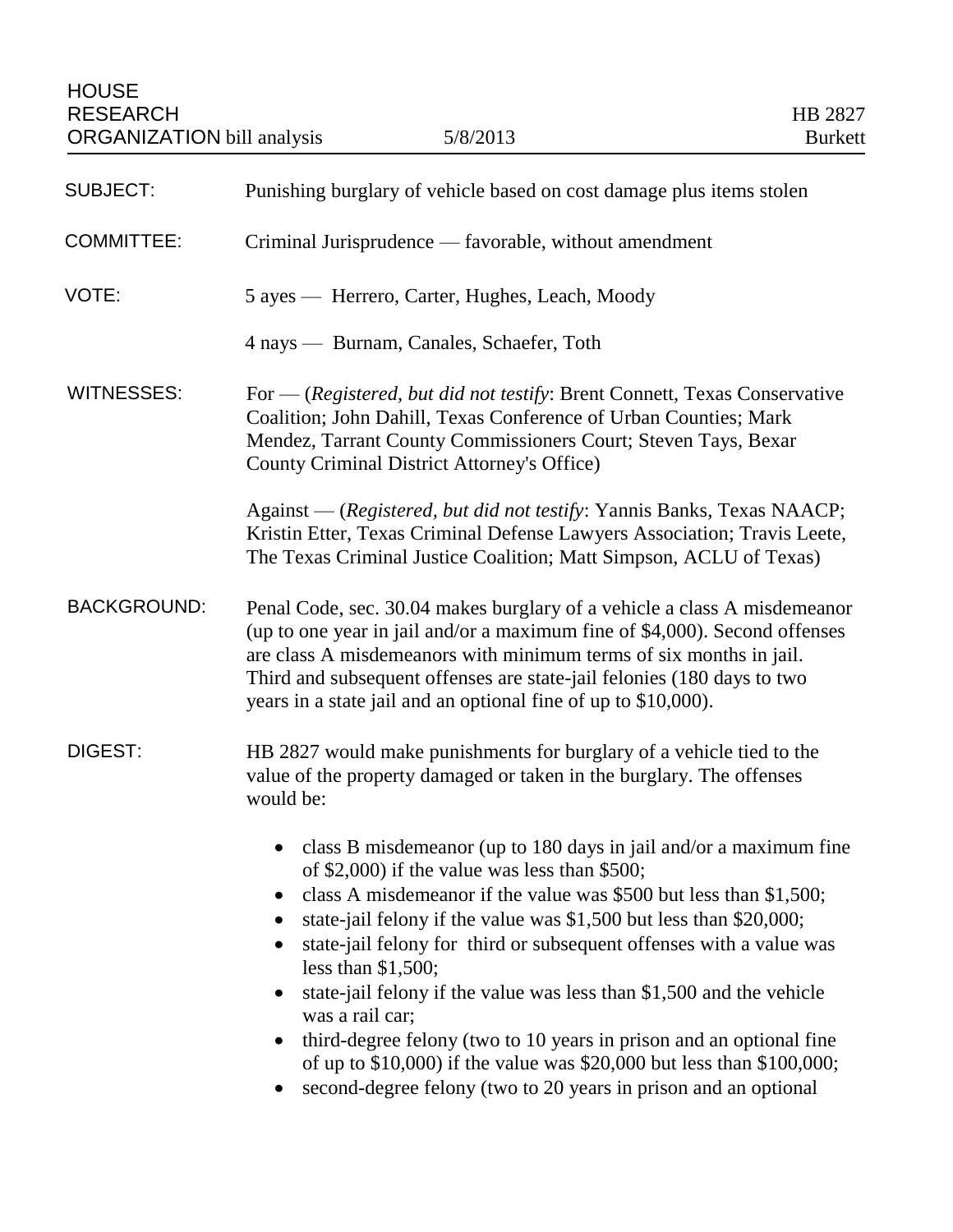## HB 2827 House Research Organization page 2

fine of up to \$10,000) if the value was \$100,000 but less than \$200,000;

• first-degree felony (life in prison or a sentence of five to 99 years) and an optional fine of up to \$10,000) if the value was \$200,000 or more.

The amount of loss would be calculated as the cost of repairing or restoring the vehicle, if it were damaged, plus the fair market value of any stolen personal property.

If a person committed three or more offenses in a 24-hour period, it would be considered one offense and the loss amounts would be totaled to determine the punishment.

HB 2827 would eliminate a current 600-hour limit on the amount of community service time that judges can require for vehicle burglary, making the offense subject to general restrictions on community service.

The bill would take effect September 1, 2013.

**SUPPORTERS** SAY: HB 2827 appropriately would make punishments for burglary of a vehicle take into account the monetary value of damages and loss of property that can occur. Currently, all burglaries of a vehicle — no matter the value of damage or loss — are punished as class A misdemeanors, with only repeat offenses resulting in higher penalties. This means that someone who breaks into a car and steals a \$15 music CD is punished the same as someone who breaks into a car and steals a \$1,500 laptop computer.

> HB 2827 would address this inequity by establishing punishments that increased with the value of damage or stolen property. This would make the punishments for vehicle burglary better fit the crime and would be in line with other, similar crimes that are punished based on a value ladder. The penalties in HB 2827 would parallel punishments for crimes such as theft and criminal mischief by allowing felony punishments for high-value property theft or damage that can be imposed on first offenses. While some vehicle burglaries could fall under other offenses, such as theft or criminal mischief, it would best to structure vehicle burglary so that it could cover low- to high-value crimes and so that offenders' records reflected their crimes.

Allowing the value of loss to include both damage and theft costs would